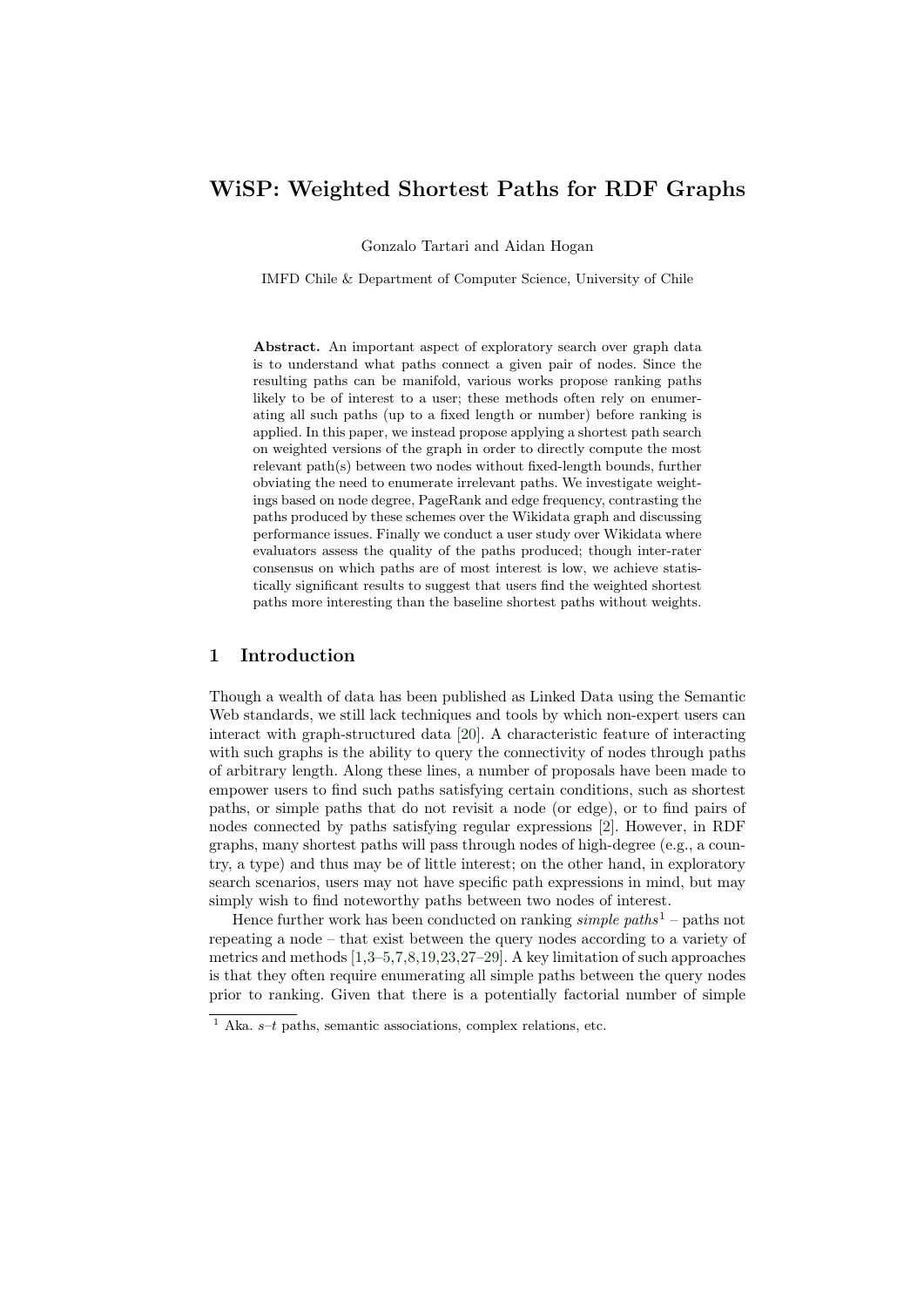paths[2](#page-1-0) – where even counting such paths between two nodes is known to be  $\#P$ -complete [\[26\]](#page-15-5) – a pragmatic threshold must be applied to either the number of paths or the length of paths considered; even with these thresholds, a large number of irrelevant paths may still need to be considered.

In this paper, we thus propose to reformulate the problem of ranking simple paths to that of computing shortest paths in a weighted RDF graph;<sup>[3](#page-1-1)</sup> our core hypothesis is that we can design a weighting scheme for an RDF graph such that the shortest paths in the weighted version of the graph are of more interest to the user than in the non-weighted version (note that the weights only optionally form part of the output: the hypothesis considers "plain" paths being output).

The benefit of such a weighting scheme can be seen from two perspectives. First, with respect to ranking paths, simple paths of relevance to the user can be directly computed using well-known shortest path algorithms without having to explicitly enumerate a potentially exponential number of paths, and without a priori bounds on the length or number of paths considered. Second, with respect to shortest paths, a potentially factorial number of shortest paths can still exist between two nodes, where standard shortest path algorithms either return the first such path found, or return all shortest paths; a weighting scheme as we propose could thus be used to "break ties", providing a more granular notion of (weighted) shortest path than considering path length alone.

In Figure [1,](#page-2-0) we provide a motivating example taken from the Wikidata knowledge graph [\[30\]](#page-15-6); note that for readability we present the example with node identifiers based on English labels (e.g., :film, :director) rather than Wikidata identifiers (e.g., :Q11424, :P57). Let us consider a user that wishes to find connections between the two theatrical movies :Blade Runner and :Top Gun. First we observe that paths should traverse edges in either direction; for example, we consider both :director and :directed<sup>−</sup>, returning the direction traversed in the output. Second, we consider simple paths that do not visit the same node twice since, otherwise, we would have potentially infinite paths with redundancy (e.g., jumping back and forth between the Scott brothers an arbitrary number of times). Thereafter, we can identify six simple paths: one stating that both movies are instance of :film, one stating that their country of origin is the :United States of America, and four indicating that they were directed by brothers (two paths for each direction of the :sibling relation and its inverse). Though the paths between the query nodes through :United States of America or :film have the shortest length, we argue that the longer path through the Scott brothers is more likely to be of interest to a user.

While many works propose to first enumerate all paths and thereafter rank them to try find the most interesting ones, we rather propose to apply a weighting to the graph in an off-line phase and then compute the shortest paths in the weighted graph on-line. For example, one could imagine that high weights are

<span id="page-1-0"></span><sup>&</sup>lt;sup>2</sup> In a k-clique ( $k \geq 2$ ) with 2 directed labelled edges between each node pair, there are  $4^l \frac{(k-2)!}{(k-1-l)!}$  simple paths of length l (encoding edge labels and inverses) from any node to any other; for  $l = k - 1$ , this gives  $4^{k-1}(k-2)!$  simple paths.

<span id="page-1-1"></span> $^3$  A shortest path in a weighted graph has the lowest sum of node and edge weights.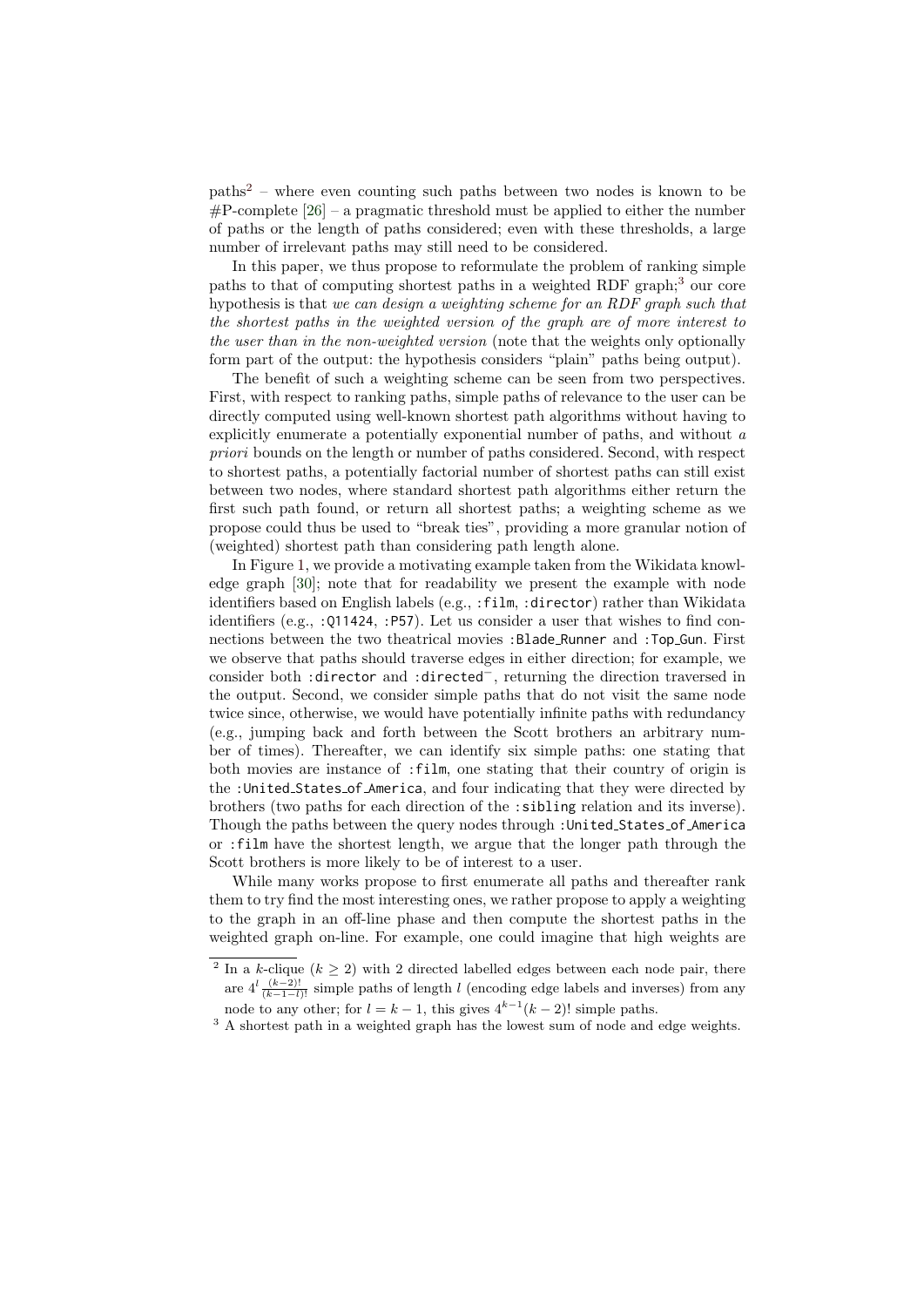

<span id="page-2-0"></span>Fig. 1. Sample sub-graph from Wikidata involving two theatrical films; for readability, we use node identifiers based on labels; query nodes are dashed

assigned to high-centrality nodes such as :film and to frequent edges such as : instance\_of; however, care needs to be taken since a naive weighting scheme will lead to long paths through nodes representing relatively obscure entities: the most specific or "improbable" paths are not always best. Furthermore, in other cases, paths of interest may pass through high-centrality nodes, particularly if the edge label is selective (e.g., : head\_of\_state). Hence designing an appropriate weighting scheme requires balancing potentially numerous factors [\[8\]](#page-14-5).

In this paper, we thus investigate methods by which we can compute simple paths that exist between two input nodes in a directed edge-labelled graph (such as an RDF graph) that are likely to be of relevance to a user. We reduce the ranking problem to that of weighting the nodes and edges of the graph prior to applying a shortest-path algorithm. We evaluate various weighting schemes over the Wikidata graph, comparing the paths that they produce and their performance at various scales, further conducting a user study where evaluators assess the weighted shortest paths given by the various weighting schemes.

Outline: The following section presents related works while Section [3](#page-3-0) introduces preliminaries. Section [4](#page-5-0) presents our weighting schemes and implementation. Turning to evaluation, Section [5](#page-7-0) compares statistics for the paths generated by each scheme over Wikidata, while Section [6](#page-10-0) presents the results of a user study. Section [7](#page-13-0) concludes and discusses future work.

### 2 Related Work

Perhaps the most prominent way to traverse paths in RDF graphs is through the property paths feature of the SPARQL query standard, which allows users to find pairs of nodes connected by paths that conform to a specified regular expression; such features are common amongst query languages designed for graphs [\[2\]](#page-14-0). The focus of such works is on finding pairs of nodes connected by input-constrained paths rather than finding paths connecting two input nodes.

On the other hand, a number of works have proposed methods to find paths between nodes in RDF graphs. RELFINDER  $[14, 15, 21]$  $[14, 15, 21]$  $[14, 15, 21]$  $[14, 15, 21]$  $[14, 15, 21]$  finds paths between two nodes indexed by a SPARQL endpoint by issuing a sequence of queries looking for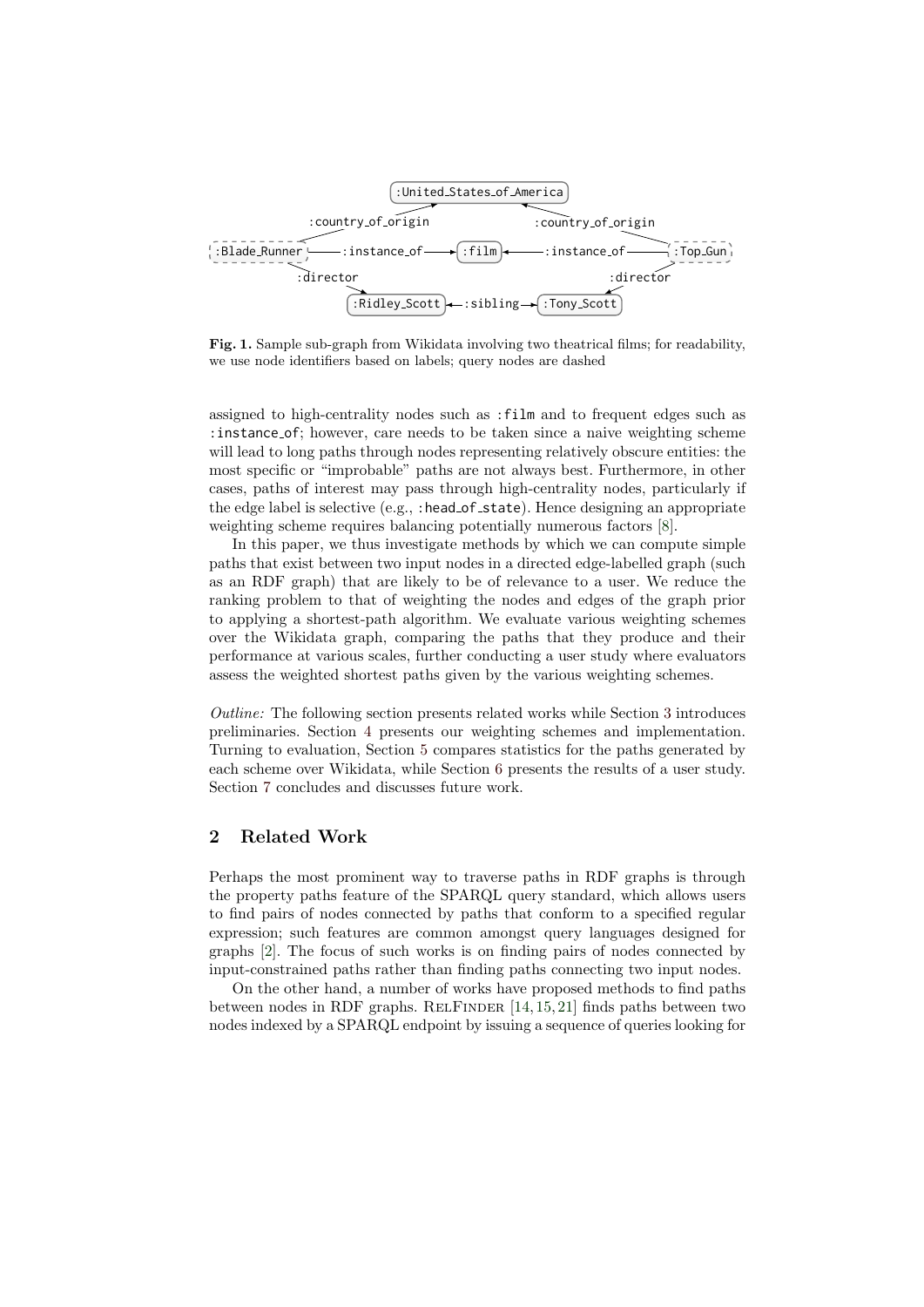successively longer paths; while this approach has the benefit of being portable across endpoints, the types of paths that can be found are limited by the use of SPARQL (which cannot return *paths*) and no ranking is applied.

Recognising that the number of paths between two nodes can exceed the user's capacity to comprehend, a wide variety of works have been proposed to rank paths – called semantic associations, semantic relationships, complex relationships, etc. – between nodes. A seminal work is SemRank [\[3\]](#page-14-2), which proposed a customisable information-theoretic measure to rank paths between nodes possibly restricted to match keywords. Thereafter, a variety of works have been proposed along similar lines, including approaches based on semantic metrics and graph measures [\[1,](#page-14-1) [23\]](#page-15-2), inference rules [\[19\]](#page-15-1), personalisation [\[28\]](#page-15-10), Bayesian networks [\[27\]](#page-15-3), ant-colony optimisation [\[29\]](#page-15-4), informativeness [\[24\]](#page-15-11), learning-torank [\[4,](#page-14-6) [5,](#page-14-3) [7\]](#page-14-4), external rating schemes [\[16\]](#page-15-12), and so forth; many such methods were recently summarised and evaluated by Cheng et al. [\[8\]](#page-14-5). Rather than ranking paths, other works have proposed methods to summarise the paths that ex-ist between two nodes, where RELCLUS [\[31\]](#page-15-13) applies hierarchical clustering and Explass [\[9\]](#page-14-7) applies faceted clusters over paths. All such approaches typically require enumerating the paths between two entities before applying a ranking or clustering step; given that the number of paths is potentially factorial in the number of nodes, these approaches often consider simple paths with a fixed length threshold  $l$  or a fixed number of paths  $k$ , or some combination thereof.

Other approaches have looked at various problems and applications relating to computing shortest paths for RDF graphs (e.g, [\[11](#page-14-8)[–13,](#page-14-9) [17,](#page-15-14) [22\]](#page-15-15)), but to the best of our knowledge, the only works considering shortest paths over weighted RDF graphs are those of Cedeño et al. [\[6\]](#page-14-10), who deal with application-specific weights such as confidence values;<sup>[4](#page-3-1)</sup> Rusu et al. [\[25\]](#page-15-16), whose focus is on computing similarity for ontological concepts; and Hulpus et al.  $[18]$ , whose focus is on computing the relatedness of nodes for entity disambiguation purposes. Thus, to the best of our knowledge, we are the first work to investigate weighting schemes for RDF graphs such that the resulting weighted shortest paths are of more interest to users than those computed over the unweighted graph.

### <span id="page-3-0"></span>3 Preliminaries

We now present preliminaries relating to RDF graphs, paths and weights.

RDF graphs: Given pairwise disjoint sets of IRIs  $(I)$ , literals  $(L)$  and blank nodes (B), an RDF triple  $(s, p, o)$  is an element of  $\mathbf{I} \cup \mathbf{B} \times \mathbf{I} \times \mathbf{I} \cup \mathbf{B} \cup \mathbf{L}$ , where s is the subject, p predicate and o object. A set of RDF triples G is called an  $RDF$  graph, owing to the fact that one can view each triple as a directed labelled edge  $s \stackrel{p}{\rightarrow} o$ , and hence an RDF graph can be viewed as a directed edge-labelled graph [\[2\]](#page-14-0). Letting  $\pi_s(G) = \{s \mid \exists p, o : (s, p, o) \in G\}$  denote the set of all subjects of G, and letting  $\pi_P(G)$  and  $\pi_Q(G)$  likewise denote respectively the set of all predicates and

<span id="page-3-1"></span><sup>4</sup> Their evaluation considers manually specified weights.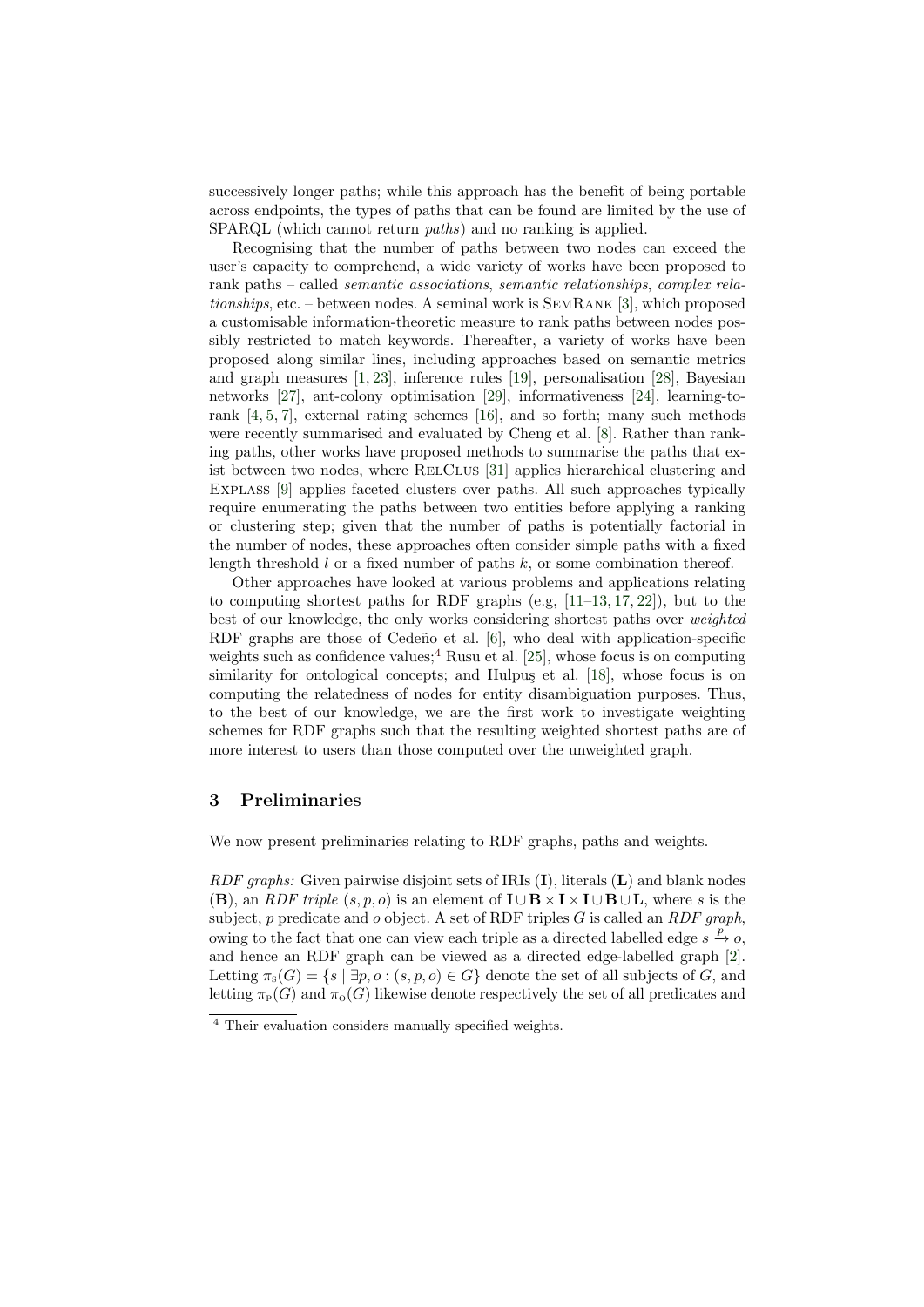objects of G, we call  $\pi_s(G) \cup \pi_0(G)$  the set of nodes (aka. vertices) of G, and  $\pi_P(G)$  the set of *edge labels* (aka. *properties*) of G. Finally, we denote by  $G^{\pm}$  the completion of G by inverse edges such that  $G^{\pm} := G \cup \{(o, p^-, s) \mid (s, p, o) \in G\},\$ where  $p^- \notin \pi_P(G)$  is a surrogate edge label used to denote the inverse of p.

Paths: Given an RDF graph G, we call a sequence  $v_0p_1 \ldots v_{n-1}p_nv_n$  such that  $(v_{i-1}, p_i, v_i) \in G^{\pm}$  for  $1 \leq i < n$  a path from  $v_0$  to  $v_n$  in  $G$ ; we call n the length of the path.<sup>[5](#page-4-0)</sup> We call a path where  $v_i \neq v_j$  holds for  $1 \leq i \leq j \leq n$  a simple path. We call a path from  $v$  to  $v'$  a shortest path if no other path exists from  $v$  to  $v'$  with smaller length; all shortest paths are simple. Since we can trivially convert any path from  $v$  to  $v'$  to a unique path from  $v'$  to  $v$  by reversing the path and inverting all edge labels, we will often not distinguish the source and target nodes, instead simply referring to the paths between two nodes.

Weights: For a graph G, let  $V := \pi_s(G) \cup \pi_0(G)$  denote its nodes and  $P := \pi_P(G)$ its edge labels. We define a *weighted RDF graph* as a triple  $(G, \omega_V, \omega_P)$ , where  $\omega_V : V \to \mathbb{R}_{\geq 0}$  and  $\omega_P : P \to \mathbb{R}_{\geq 0}$  denote weighting functions on the nodes and edge labels of G respectively; note that for  $G^{\pm}$ , we will assume  $\omega_P$  to be defined such that  $\omega_P(p) = \omega_P(p^-)$ , and that in this current work, we do not consider negative weights. Thereafter, given a weighted RDF graph  $(G, \omega_V, \omega_P)$ , we define the weight of a path  $v_0p_1 \ldots v_{n-1}p_nv_n$  from G to be the sum of the weights of all intermediate nodes and edge labels:  $\sum_{i=1}^{n-1} \omega_V(v_i) + \sum_{j=1}^{n} \omega_P(p_j)$ . A weighted path is a shortest path between two nodes if there does not exist another path between the nodes with lower weight. Note that if we define  $\omega_V(v) = 1$  and  $\omega_P(v) = 1$ for all  $v \in V$  and  $p \in P$ , shortest paths by weight and length coincide.

Dijkstra's algorithm: To find the shortest paths in a graph, we utilise Dijkstra's algorithm [\[10\]](#page-14-11); for reasons of space, here we summarise the algorithm. From a given source node  $s$ , the algorithm traverses the graph, updating the distance from s to each node it visits. The closest unvisited node  $u$  is always the next to be visited, at which point the distance from u to s  $(\delta(s, u))$  is known to be minimal. When node  $u$  is visited, the distance of all neighbouring unvisited nodes  $(\delta(s, u'))$  is updated if the distance is lower than that found previously  $(\delta(s, u) + \delta(u, u') < \delta(s, u'))$ . The algorithm thus visits all nodes once, computing the shortest distance from the source node to all nodes in the graph. When a target node  $t$  is provided as input, the search can terminate when the target node is next to be visited; thereafter, the actual path can be constructed by backtracking through the next adjacent node closest to  $s$ . Given a weighted RDF graph, we can compute the distance  $\delta(v, v')$  between two neighbouring vertices as the sum of the lowest-weighted edge connecting them and the weight of v 0 . Given a source and target node, efficient implementations of Dijkstra's algorithm using optimal priority queues (to decide the next node to visit) can find a (weighted) shortest path in  $O(|G| + |V| \cdot \log|V|)$  time<sup>[6](#page-4-1)</sup> in the worst case.

<span id="page-4-0"></span><sup>&</sup>lt;sup>5</sup> A sequence  $v_0pv_1$  such that  $(v_0, p, v_1) \in G^{\pm}$  is also considered a path of length 1.

<span id="page-4-1"></span> $6$  By  $|\overline{S}|$  we denote the cardinality of the set S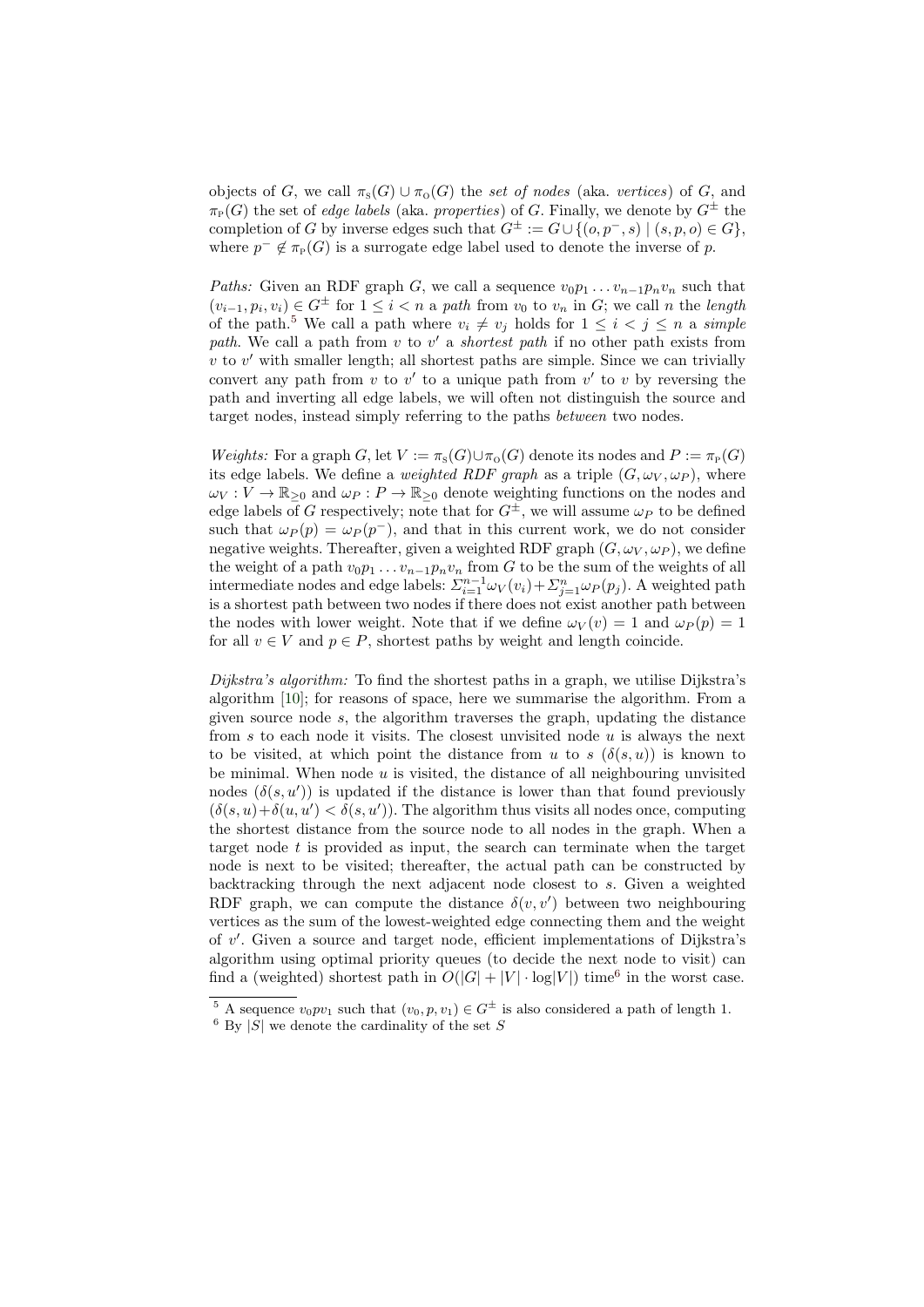## <span id="page-5-0"></span>4 Weighted Shortest Paths

The main goal of this work is to investigate weighting schemes for RDF graphs such that the shortest paths by weight between two nodes are deemed to be of more interest to users than shortest paths by length. Such a scheme would then allow us to compute paths of interest to a user in a best-first manner using shortest path algorithms without having to enumerate all simple paths or having to implement a priori bounds on the length or number of paths considered.

As discussed previously, a wide variety of metrics and approaches have been defined for ranking enumerated simple paths that we can adapt for weighting schemes  $[1, 3-5, 7, 8, 19, 23, 27-29]$  $[1, 3-5, 7, 8, 19, 23, 27-29]$  $[1, 3-5, 7, 8, 19, 23, 27-29]$  $[1, 3-5, 7, 8, 19, 23, 27-29]$  $[1, 3-5, 7, 8, 19, 23, 27-29]$  $[1, 3-5, 7, 8, 19, 23, 27-29]$  $[1, 3-5, 7, 8, 19, 23, 27-29]$  $[1, 3-5, 7, 8, 19, 23, 27-29]$  $[1, 3-5, 7, 8, 19, 23, 27-29]$  $[1, 3-5, 7, 8, 19, 23, 27-29]$  $[1, 3-5, 7, 8, 19, 23, 27-29]$  $[1, 3-5, 7, 8, 19, 23, 27-29]$  $[1, 3-5, 7, 8, 19, 23, 27-29]$ . These were recently summarised and evaluated by Cheng et al. [\[8\]](#page-14-5), who mention five data-centric features that may help determine the relevance of a path to a user: *length* (size): the length of the path; frequency: the number of other nodes that the same edge connects to the same node; centrality: where the importance of nodes on the path is considered; informativeness: where a path is considered more informative if it is less probable; specificness: which, given an ontology, prefers more specific edge-labels (lower in the sub-property hierarchy) to more general ones; and homogeneity, which considers whether or not nodes and edges in the path are of the same type.

While our approach will offer various computational benefits and does not require fixed thresholds, since we consider weighted shortest graphs, we are more limited in terms of the ranking functions we can express. More specifically, towards defining such a weighting scheme for an RDF graph G, we are left to instantiate the functions  $\omega_V : V \to \mathbb{R}_{\geq 0}$  and  $\omega_P : P \to \mathbb{R}_{\geq 0}$  introduced previously for weighting the nodes and edge-labels of the graph. Under our framework, we consider sums of weights on individual nodes/edges, which (currently) rules out adopting measures such as homogeneity that consider the diversity of all edges/nodes. Furthermore, we note that there is some redundancy in the above measures, where for example frequency, informativeness and specificness offer different versions of the same underlying principle: how common is a given edge/ path. With these considerations, we propose the following weighting schemes.

Length (L): We consider as a baseline a weighting scheme where  $\omega_V : V \to \{1\}$ and  $\omega_P : P \to \{1\}$ , setting the weights of all edges and nodes to a fixed constant. This configuration thus produces a shortest path according to length and is equivalent to not considering any weights (on nodes or edges).

Centrality  $(p,p)$ : In order to weight nodes, we consider two measures of centrality mentioned by Cheng et al.  $[8]$ : degree centrality  $(D)$ , and PageRank  $(P,$ aka. Eigenvector centrality). Under degree centrality, the weight of each node is given simply as its (undirected) degree. In order to compute the PageRank centrality of nodes, we consider each triple in the RDF graph G to be a directed edge  $s \to o$  and compute PageRank over the resulting graph; thereafter, the weight of each node is given as its PageRank score. Referring back to Figure [1,](#page-2-0) we would expect nodes such as :film and :United States of America to have high centrality in a real-world graph with more such triples.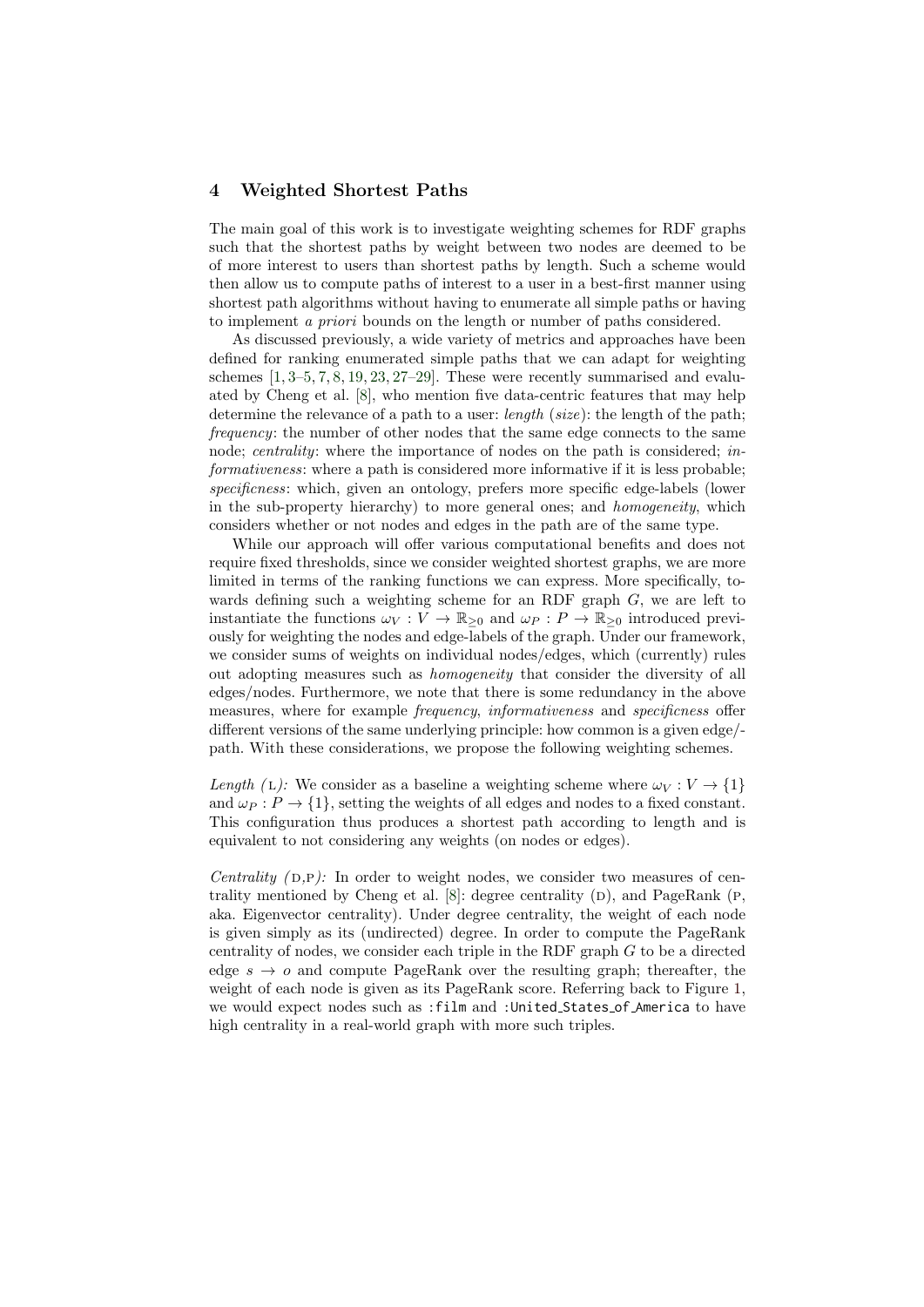

<span id="page-6-0"></span>Fig. 2. Sample from Wikidata involving two citizens/presidents of the United States; for readability, we use node identifiers based on labels; query nodes are dashed

Edge-Label Frequency  $(E)$ : If we consider Figure [2,](#page-6-0) where we see four possible paths between the query nodes, we can see that edge labels – and not just nodes – can play a considerable role when we consider which paths are likely to be of interest to a user; in this case, while :country of citizenship is a relatively common property, :head of government is, in contrast, relatively rare. Along these lines, we consider an edge weighting based on the frequency of the edge label; more specifically, given an RDF graph G and an edge label  $p \in \pi_P(G)$ , we define the frequency edge weight as follows:  $\omega_P(p) := |\{(s, o) : (s, p, o) \in G\}|$ . This measure generally relates to *frequency, informativeness*, and *specificness*, though not being directly equivalent to any such measure.

Hybrid: The above schemes may be complementary, dealing respectively with path length, node weights and edge weights. For example, if we consider node centrality alone, the paths produced may tend to be very long, visiting various relatively obscure nodes; furthermore, in Figure [2,](#page-6-0) we would not be able to distinguish common/uncommon edges to a high-centrality node. Hence we propose a number of hybrid schemes. The first weighting scheme combines the centralitybased node weights and length. We first linearly normalise both  $\omega_V$  functions to produce scores in the interval [0, 1] such that the maximum value is 1 and the minimum value is 0. Then to combine these weights with length, we propose to sum the respective weights; in other words, we add 1 to the weights of the normalised  $\omega_V$  such that the interval of values produced is [1, 2], giving rise to two hybrid ranking schemes: DL and PL.<sup>[7](#page-6-1)</sup> While this change appears subtle at first glance, as we will see later in our experiments, this shifting of the range has a major effect: for example, for centrality scores in a [0, 1] range, visiting one high centrality node may have the same cost as visiting thousands of low centrality nodes, whereas when normalised to a  $[1, 2]$  range, visiting a high-centrality node has a cost of visiting at most two low-centrality nodes. Finally we likewise normalise  $\omega_E$  into a [1, 2] interval for the same reasons, producing the final hybrid schemes that combine length, node and edge-weights: DEL and PEL.

User interface: We have implemented a system called WISP: Weighted Shortest Paths. Given an RDF graph, the system creates an in-memory index where nodes

<span id="page-6-1"></span><sup>7</sup> Of course one could consider parameterised hybrid schemes, such as normalising into a [ $\alpha, \alpha + 1$ ] range  $(\alpha > 0)$ , where as  $\alpha$  increases, more weight is put on length. We consider this out of scope but would be interesting to investigate in future.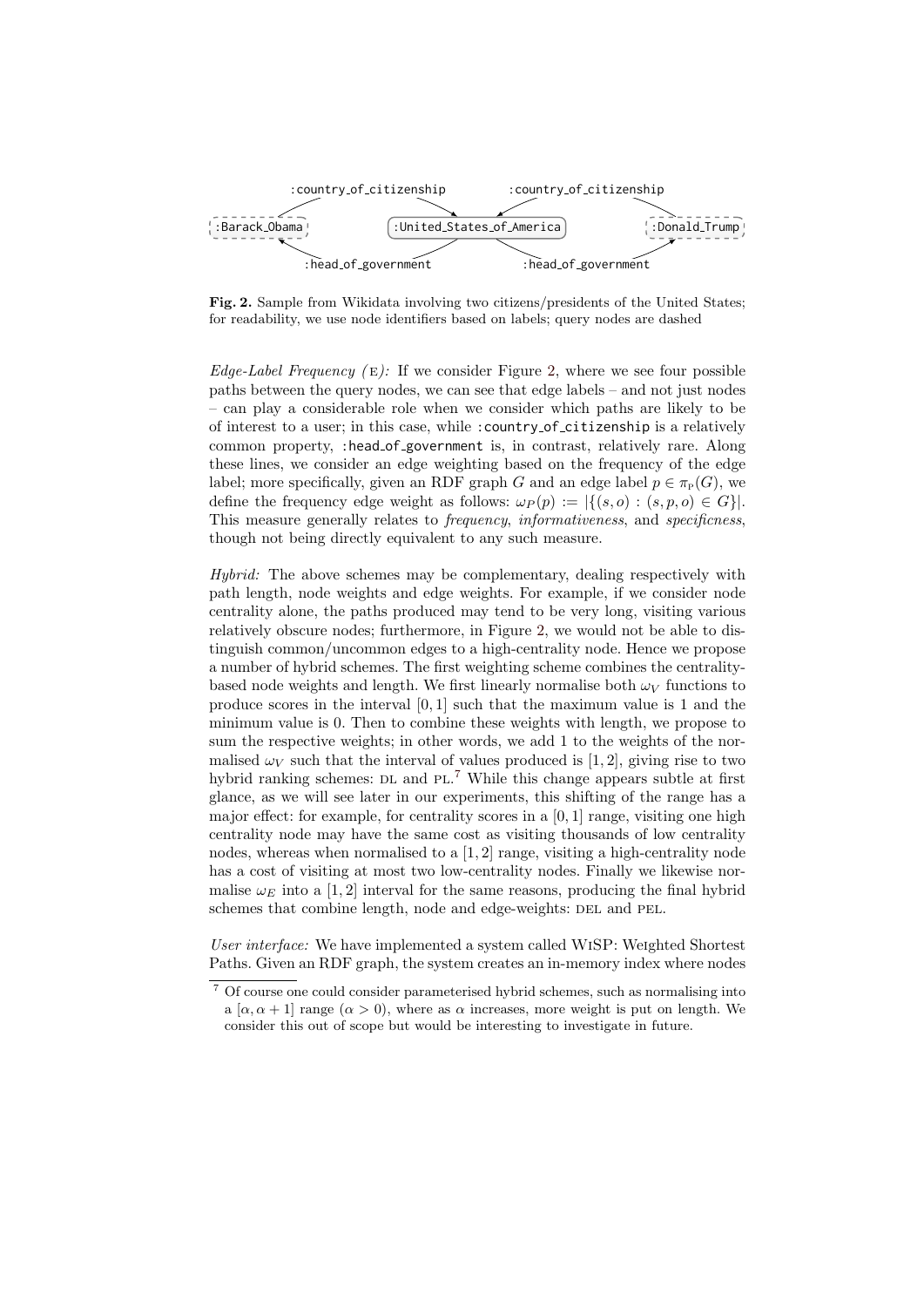are identified with integers and point to their neighbours with a labelled edge, allowing graph traversals in both edge directions; node and edge-label weights (computed offline) are stored as an in-memory dictionary. Given two query nodes, Dijsktra's algorithm is then used to find a (weighted) shortest path, returning the first such path found. To facilitate user interaction, we implement autocomplete suggestions that map prefix queries (e.g., chi) to node identifiers (e.g., :Chile/wd:Q298). The final user-interface – implemented in Javascript (Node.js, React. is and viz. is) – then allows users to search for a source and target node, offering optional features to set the weighting used for the Dijkstra search. The resulting path(s) are then displayed diagrammatically to the user.<sup>[8](#page-7-1)</sup>

### <span id="page-7-0"></span>5 Statistical Comparison

We now present the results of some experiments of applying our weighted shortest path methods to the Wikidata graph [\[30\]](#page-15-6). Wikidata is a collaboratively-edited knowledge base where data relevant to Wikipedia can be curated and managed by human editors. We select Wikidata for our experiments as it is a large graph and – being edited by thousands of users, as well as covering a broad domain of interest – exhibits a high degree of diversity in terms of the types of nodes and edges described, the nature of the relations expressed, and so forth. Thus Wikidata's size poses a non-trivial test of the scalability of our method, while its diversity poses a challenge to the generality of our weightings.

- The questions we wish to address with this initial study are as follows:
- How is performance affected by scale and weighting scheme?
- How do the paths produced by different weighting schemes differ?

Data: We perform experiments over the "truthy" version of Wikidata from the 2017-06-07 dump; the truthy version does not include qualifiers or references and selects preferred values for properties (e.g., including only the most recent population for a city). For performance experiments, we define sub-graphs of Wikidata at varying scales: observing that numeric  $Qx$  IDs are defined in chronological order, where the earliest nodes (often important entities such as countries, prominent persons, etc.) have lower numeric IDs, we set limits on  $x$ of 1,600,000, 3,200,000, 6,400,000, 12,800,000. Thereafter, we select all triples  $(s, p, o)$  such that both s and o have Qx IDs below the limit for x. We apply no limit on property Qy IDs and we do not consider edges involving literals or blank nodes. Since IDs are not "dense" in Wikidata, where entities may be removed, applying a limit of 1,600,000 may not result in precisely that number of nodes in the resulting graph. Table [1](#page-8-0) presents the number of nodes and edges in each sub-graph used, where the FULL dataset represents the full graph.

*Machine:* The machine used for all experiments has  $2 \times$  Intel Xeon Quad Core E5-2609 V3 CPUs  $(@1.9GHz)$ , 32GB of RAM, and  $2 \times$  2TB Seagate 7200 RPM 32MB Cache SATA hard-disks in a RAID-1 configuration.

<span id="page-7-1"></span><sup>8</sup> A demo is available at http://wisp.dcc.uchile.cl over a Wikidata sub-graph of 1.2 million nodes; we do not use the full graph for performance reasons discussed later.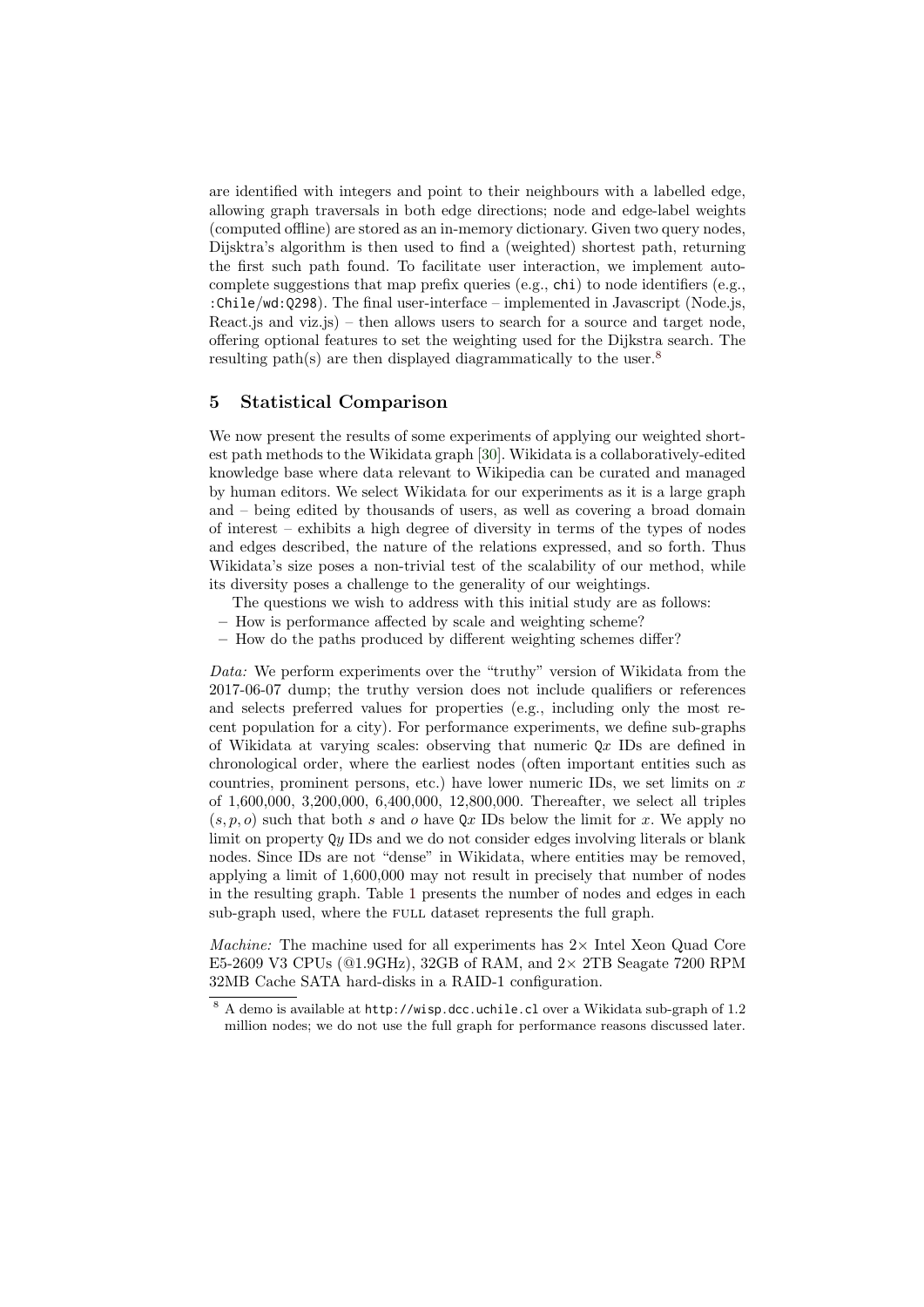Table 1. Wikidata (sub-)graphs used for experiments; full indicates the full dataset

<span id="page-8-0"></span>

| Dataset      | 1.6 M     | 3.2 <sub>M</sub> | 6.4 <sub>M</sub> | 12.8 M     | <b>FULL</b> |
|--------------|-----------|------------------|------------------|------------|-------------|
| <b>Nodes</b> | 1.227.382 | 2.507.582        | 5,303,322        | 10,343,129 | 25.081.334  |
| Edges        | 6.603.412 | 12.160.436       | 22.008.446       | 36,404,534 | 89.878.092  |

Queries: To generate our first set of queries  $(Q_1)$ , from each dataset, we randomly select 100 pairs of entities. Since pairs selected from larger datasets may not appear in smaller datasets, we also generate a second set common to all graphs  $(Q_2)$ : we randomly select 100 pairs of entities with ID less than 100,000.

Configurations: We selected L (baseline), D, DL, DEL, P, PL and PEL for testing. Each configuration returns the first shortest path found.

Performance by weights: In Figure [3,](#page-9-0) we present box-plots of response times for finding a shortest path over the full graph with the selected weighting schemes and  $\mathcal{Q}_1$ . We can see that the averages and medians are above 27 seconds in all cases, and that the baseline shortest path algorithm is the fastest. The slowest weighting scheme (DEL) is almost twice as slow, taking almost a minute, on average, for each query. Investigating further, for the baseline l scheme, 12.3 million nodes (49% of all nodes) are visited, on average, to answer a query pair; on the other hand, when vertex weights are considered, more nodes are visited, where, for example, P visits 15.2 million nodes  $(61\%)$ , on average.

Performance by scale: The previous experiments suggest that finding shortest paths is a costly process, where a large number of nodes in the graph need to be visited and where the query times may thus exceed a minute in some cases for the full graph. We are thus interested to see how scale affects the performance. In Figure [4,](#page-9-1) we present the response times for  $\mathcal{Q}_2$ ; for reasons of space, we present results for  $DEL$  – the slowest strategy in the previous results – though other strategies followed a similar pattern. We highlight that as the size of each dataset doubles, the mean response times likewise roughly double; an exception is for the full dataset, which although more than double the size of the 12.8 m dataset, sees an increase of only ∼1.2× in mean query times, where the average ratio of nodes visited drops from 29% to 23%. Note that we selected  $\mathcal{Q}_2$  since we wish to compare different scales for the same set of queries; we also ran  $\mathcal{Q}_1$  at all scales for DEL, where the mean times for  $6.4 M$ ,  $12.8 M$  and FULL increase to 13.5 s, 34.0 s, and 53.7 s, respectively: nodes randomly sampled from the larger graphs generate longer paths requiring more nodes to be visited.

Comparing weighted shortest paths: Next we look to see if different weighting schemes do in fact generate different paths. In Figure [5,](#page-9-2) we provide a heat-map that indicates for each pair of weighting schemes the percentage of the 100  $\mathcal{Q}_1$ paths generated over the full dataset that coincide with another weighting scheme. In terms of the pairs of schemes producing the most similar results, we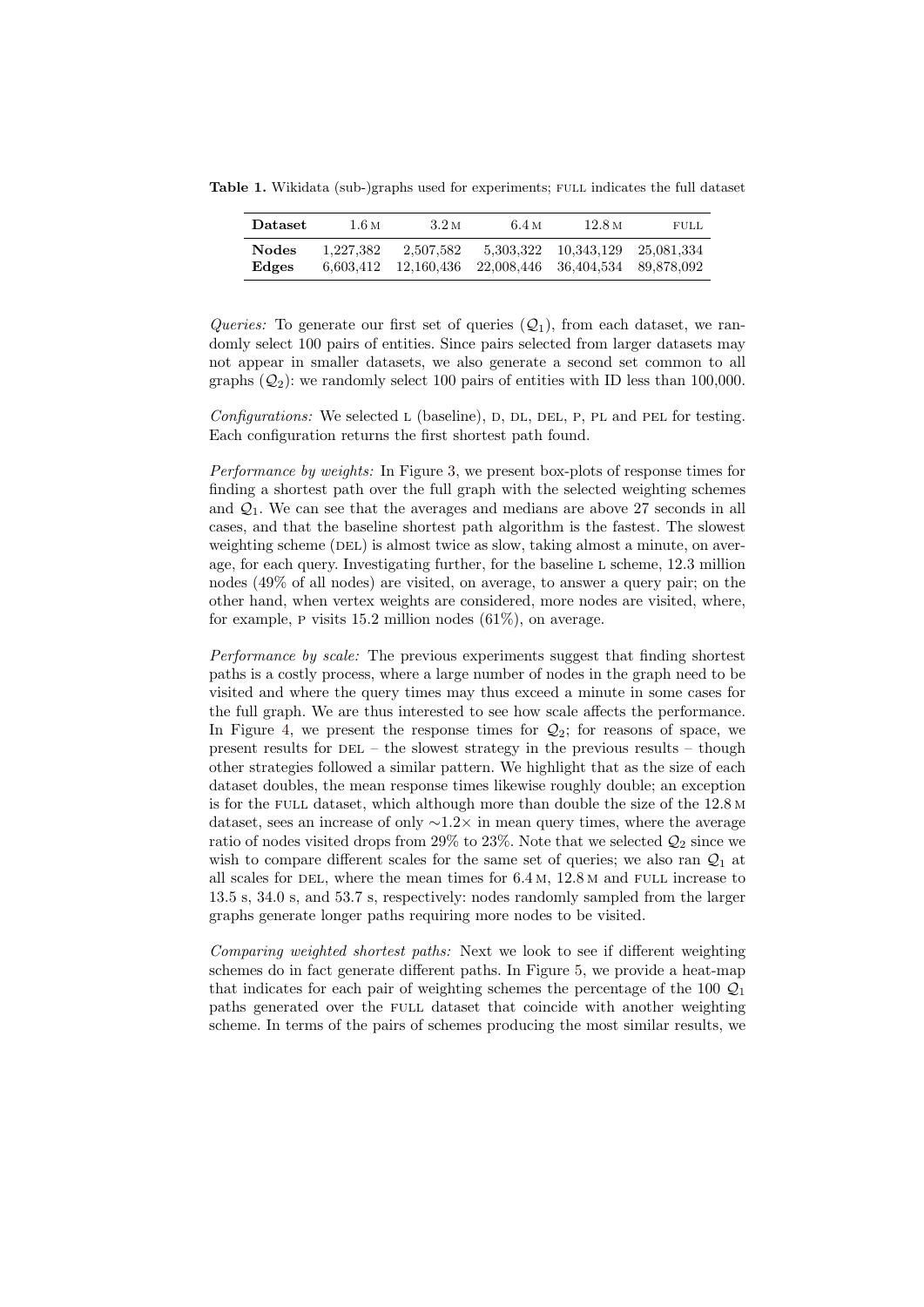

<span id="page-9-1"></span>

different weights over the FULL graph

<span id="page-9-0"></span>Fig. 3. Response times for  $\mathcal{Q}_1$  comparing Fig. 4. Response times for  $\mathcal{Q}_2$  comparing different scales with DEL weights



<span id="page-9-3"></span><span id="page-9-2"></span>Fig. 5. Comparison of paths produced by Fig. 6. Path lengths of different weighting different weights for  $Q_1$  over FULL schemes for for  $Q_1$  over FULL

see that DEL and PEL produce the same paths for  $83\%$  of the queries, with PL and DL coinciding for  $71\%$  of queries; however D and P have much lower overlap: 13%. To help explain this observation, in Figure [6](#page-9-3) we present an overview of the lengths of paths produced by each scheme; notably D and P produce much longer paths on average since their weights are less affected by length, where longer paths are naturally much less likely to coincide. On the other hand, even though all \*l measures tend to have short paths, we note that all weighted graphs tend to vary in their results from the baseline  $L$  (particularly  $D$  and  $P$ , which produce much longer paths). Finally, we observe a notable difference in DL and DEL  $(56\% \text{ overlap})$  and between PL and PEL  $(54\% \text{ overlap})$ , suggesting that the introduction of edge weights significantly affects the paths computed.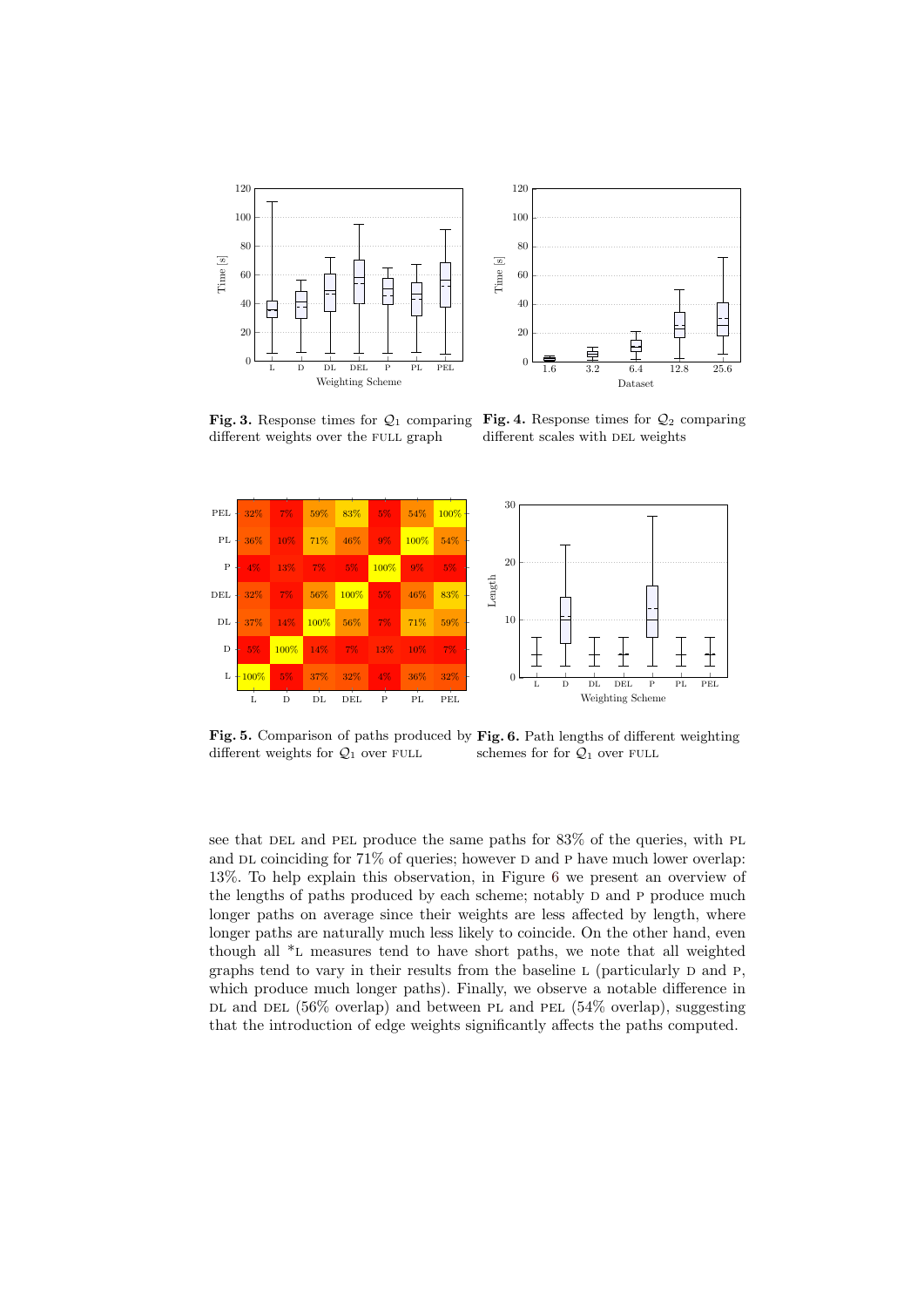### <span id="page-10-0"></span>6 User Study

In the previous section we discussed results on the performance of the path computation at different scales and for different weighting schemes; we also presented a statistical analysis of the differences between the paths produced by such schemes, noting that most schemes vary considerably, particularly from the baseline where only the length of the path is considered. In this section, we present a user study whose goal is to address our main research question:

– Do users prefer shortest paths in weighted versions of the graph  $(D^*, P^*)$ versus shortest paths by length only  $(L)$ ?

Although a number of related datasets have been proposed for evaluating paths and entity relatedness (e.g., by Cheng et al. [\[8\]](#page-14-5) and Talavera et al. [\[16\]](#page-15-12)), these datasets do not provide a complete ranking of all paths between query nodes, which would of course be unfeasible given the number of potential simple paths between the nodes; for example, Cheng et al. [\[8\]](#page-14-5) define a rather complex sequence of steps to reduce the number of paths; thereafter, to ease the burden on users, they adopt a pair-wise rating scheme where users are asked to choose which of two paths they prefer. Hence it was unclear how we could use such a dataset since our weighted shortest path framework only produces one path, which may not "hit" the partial/pairwise gold standard. Furthermore, the lengths of paths in existing datasets are bounded, whereas in our approach, per Figure  $6$ , the D and p schemes can, in some cases, produce paths in excess of length 20. In the end, we decided to pursue a more direct strategy: ask users to score the paths produced by different weighting schemes for the same query pairs.

Queries: In the previous experiments we used randomly selected pairs of nodes; we deemed this set unsuitable for a user study since they referred to obscure entities, making it difficult for users to judge paths between them. Instead we manually created two sets of queries: the first set contains 10 pairs of entities of the same type, while the second set contains 10 pairs of entities of different types. We keep the number of pairs low to be able to generate numerous evaluations for the same pairs across different strategies. The nodes were chosen to reflect well-known entities that evaluators would likely be aware of such that they could better judge the generated paths. Importantly, the two query sets were selected before any paths were generated to avoid biasing the selection.

Scoring: To facilitate the evaluation of the paths, we created a version of the system that would display paths generated by all weighting schemes for a given query on one page. Instructions to users were minimal: they were asked to evaluate the path on a Likert scale with seven levels indicating how interesting the path was as an explanation for how the two entities were connected, scoring each generated path from 1 (worst), to 7 (best); other than that, scoring was left to the user's discretion. Displaying all paths for one query on the same page allowed users to consider paths produced by the other schemes when making their evaluation. The evaluators were 10 students from a Semantic Web course. To avoid long response times (see Figure [4\)](#page-9-1), we used the 1.6 m dataset.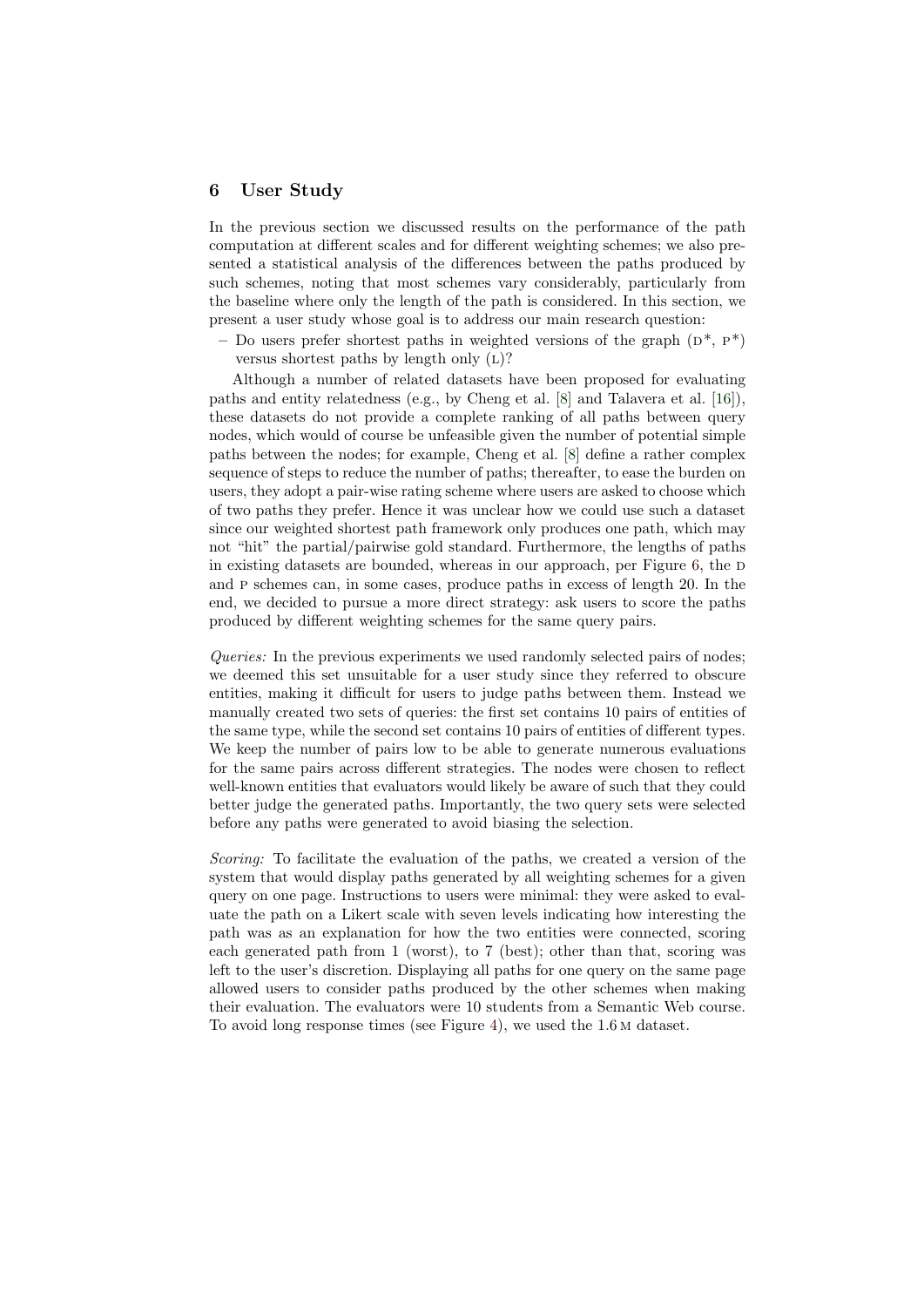

<span id="page-11-0"></span>Fig. 7. Best and worst evaluated paths with multiple responses on a [1,7] scale

Evaluations: In total, 81 query evaluations were recorded, of which 79 were complete (2 incomplete evaluations were discarded). In total, we thus gathered an average of  $\sim$ 4 evaluations for each query pair, totalling 79 × 7 = 553 scores for paths on a scale of 1–7. As an example, in Figure [7](#page-11-0) we present the best (:Saturn,:HMS Titanic) and worst (:Lionel Messi,:Stephen Curry) evaluated paths for which we received multiple evaluations.

Inter-rater agreement: Given that we use an ordinal scale for evaluations, we apply a correlation measure to assess inter-rater agreement: specifically we use Kendall's  $\tau$ -b measure.<sup>[9](#page-11-1)</sup> For each query pair, we measured the  $\tau$ -b correlation between each distinct pair of evaluations across strategies, and then took the mean for each query; then taking the mean over all queries, the result was a macroaveraged correlation of  $\tau = 0.201$ , indicating positive but slight agreement. We believe this low correlation to be due to two main factors: (1) the subjective nature of the evaluation, where rather than providing specific instructions on how to rate paths (which may bias towards one strategy or another), we left users to decide their own criteria for rating; (2) we did not verify beforehand that interesting paths did indeed exist for the query entities, and so it may be the case that there is no clear "better" paths in some cases. To address this point, we consider two query sets for our results: the set of All queries as previously described; and a set of CONCORDANT queries, intended to represent queries for which there was inter-rater consensus, defined as query pairs with multiple evaluations and a positive  $(\tau - b)$  correlation; the latter sub-set contains 8 query pairs, with  $\tau = 0.552$  and a total of  $27 \times 7 = 189$  scores for individual paths.

Comparing evaluations of weighted shortest paths: In Figure [8,](#page-12-0) we present a high-level comparison of the mean evaluations of ALL queries and the subset of CONCORDANT queries for different weighting schemes. We present these results considering (1) queries involving entities of the same type, (2) queries involving entities of different types, (3) the combination of both. As a general trend, we see that the paths tended to have mean evaluations tending towards the (neutral) middle of the Likert scale. Furthermore, we see that the mean evaluations in the

<span id="page-11-1"></span> $9$  Kendall's  $\tau$ -b is a non-parametric rank coefficient measuring correlation between two lists of values in a range of  $[-1, 1]$ , where  $-1$  indicates perfect inverse correlation, 0 no correlation, and 1 perfect correlation.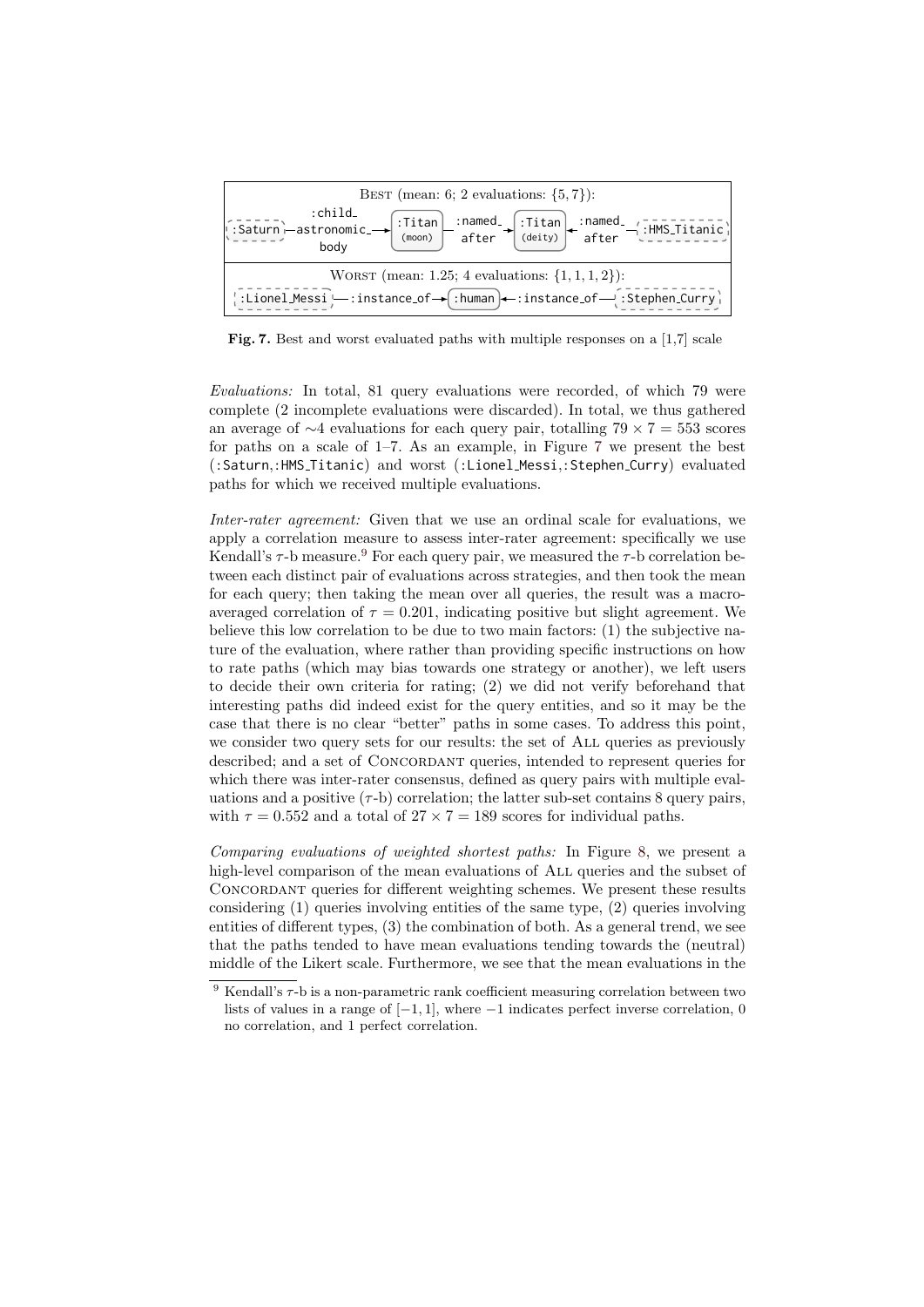

<span id="page-12-0"></span>Fig. 8. Mean evaluations for each weighting scheme for the set of all queries and concordant queries; the table to the right of each plot indicates significance levels (paired Student t-test, 2-tailed,  $n = 79$  for ALL,  $n = 28$  for CONCORDANT) for the difference of the mean between the baseline (L) and the given weighting scheme for all queries, where statistically significant results ( $\alpha = 0.05$ ) are marked with <sup>\*\*</sup>

Concordant set tend to be slightly lower than the All set, which suggests slightly more agreement on which paths are bad (per Figure [7\)](#page-11-0). Returning to our main research question, the baseline without weights  $(L)$  had the worst mean evaluations in all results; to the right of Figure [8,](#page-12-0) we present the significance of the difference of the mean for each weighting scheme to the baseline, where for ALL we see that the mean evaluations of D, DEL, P, PL and PEL are significantly different ( $\alpha = 0.05$ ) from the baseline; only the mean evaluation of the DL paths was not significantly different from that of L where, in Figure [5,](#page-9-2) we observed that DL has the most similar paths to L. For the CONCORDANT set, though fewer evaluations are available  $(n = 27)$  significant results were still achieved for D, DEL, and PL.<sup>[10](#page-12-1)</sup> In summary, though the hybrid weighting schemes we propose do not show any clear benefit to those based solely on node centrality, the results

<span id="page-12-1"></span> $\frac{10}{10}$  An interesting case is P, which achieved the second-highest mean, but did not reach significance: analysing the result further, p had a much lower Pearson correlation with  $L$  than other configurations, leading to the higher  $p$ -value.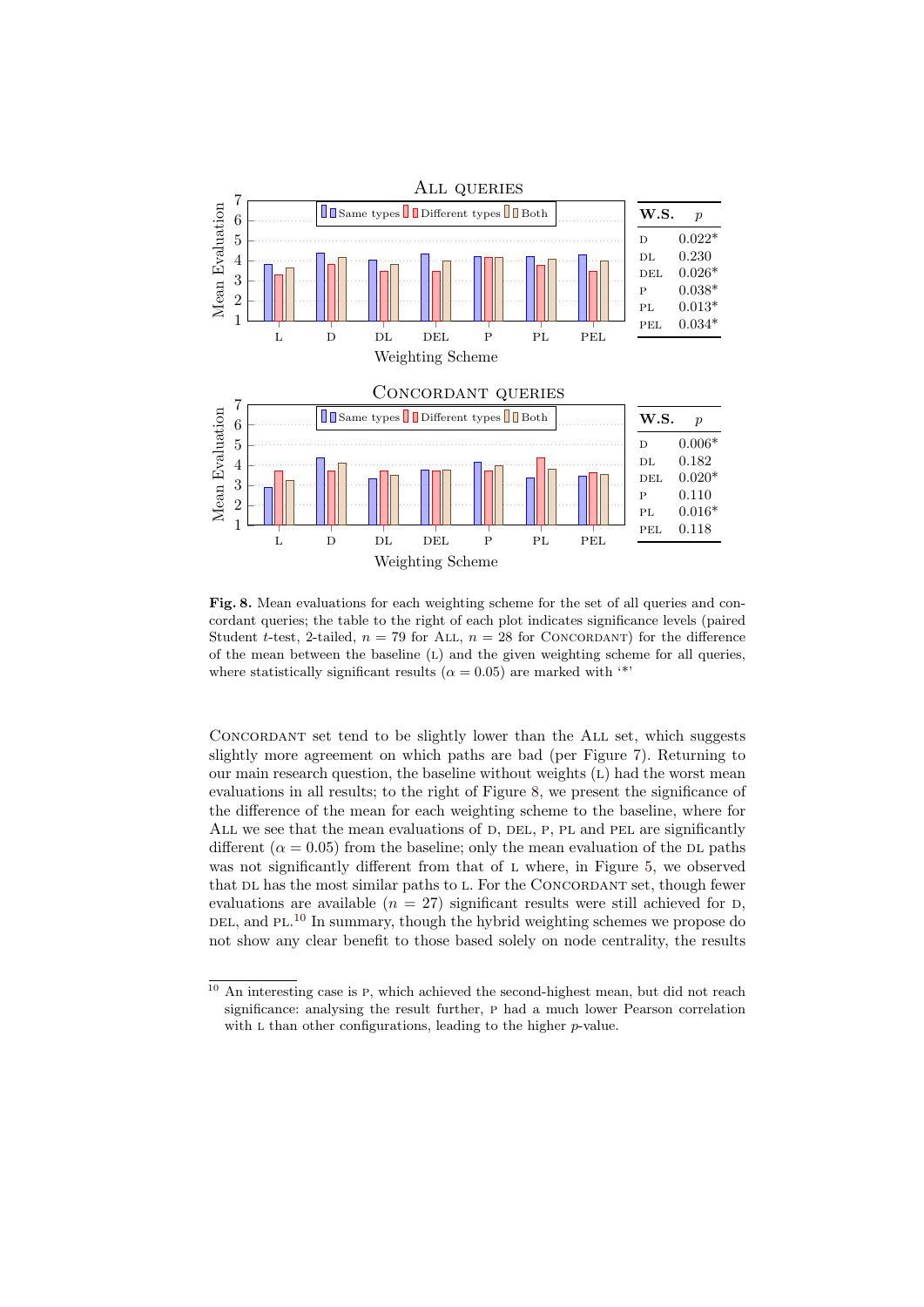show that users preferred weighted shortest paths over the unweighted baseline, with the results being significant in many cases.

Materials and Demo: We make code, queries, performance results, ratings, etc., available at <https://github.com/GTartari/Weighted-Shortest-Paths>. A demo over a subset of Wikidata (1.6 m) is available at <http://wisp.dcc.uchile.cl/>.

### <span id="page-13-0"></span>7 Conclusions

In this paper, we proposed to apply weightings to RDF graphs such that the weighted shortest paths produced are of more interest to the user than shortest paths based on length alone. The goal of such an approach is to enable the application of best-first search algorithms – such as Dijkstra's algorithm – to directly find and output the paths of most interest, avoiding fixed bounds. We then proposed a number of weighting schemes for RDF graphs based on path length, node centrality, and edge-label frequency, as well as combinations thereof.

With an efficient implementation based on Dijkstra's algorithm layered on top of in-memory graph traversal indexes, we showed that the approach can scale to the full Wikidata graph (25 million nodes, 90 million edges); however, response times increase linearly with scale, where queries on the full dataset (which must visit 12.3–14.5 million nodes) can take in the order of a minute; on the other hand, for a sub-graph of 1.2 million nodes and 6.6 million edges, queries can be executed in the order of 2–4 seconds. We further noted that the proposed weighting schemes can increase mean response times, requiring more nodes to be visited. We also observed that most weighting schemes produce largely disjoint results, though we found large overlap between the  $DL-PL$  and  $DEL-PEL$  schemes.

Finally, we presented a user study over Wikidata designed to address the main research question: are the weighted shortest paths of more interest to a typical user than the baseline shortest paths considering only length? We found that the user scoring of paths in general exhibited a low, positive inter-rater correlation, implying that the task of scoring paths is, in general, highly subjective; however, there was a positive consensus for a subset of the chosen queries. Thereafter we found that all weighting schemes outperformed the baseline in this evaluation, and that the results were significant ( $\alpha = 0.05$ ) in most cases. This contributes evidence to validate our main hypothesis that appropriate weighting schemes can improve the perceived relevance of shortest paths for users.

Future work: There are many important directions left to be explored. A limitation of our current work is the performance over large graphs: while we see it as a positive to be able to scale to the full Wikidata graph, response times in the order of a minute would preclude interactive response times and test the patience of users; we believe that the best way to tackle this issue is with approximations, or perhaps using an appropriate heuristic with  $A^*$ -search. Another limitation is that our methods currently only produce one path, though adaptations of Dijkstra-style algorithms do exists for top-k paths, including in an RDF setting [\[12,](#page-14-12) [13,](#page-14-9) [17\]](#page-15-14); such techniques can be adapted to weighted graphs.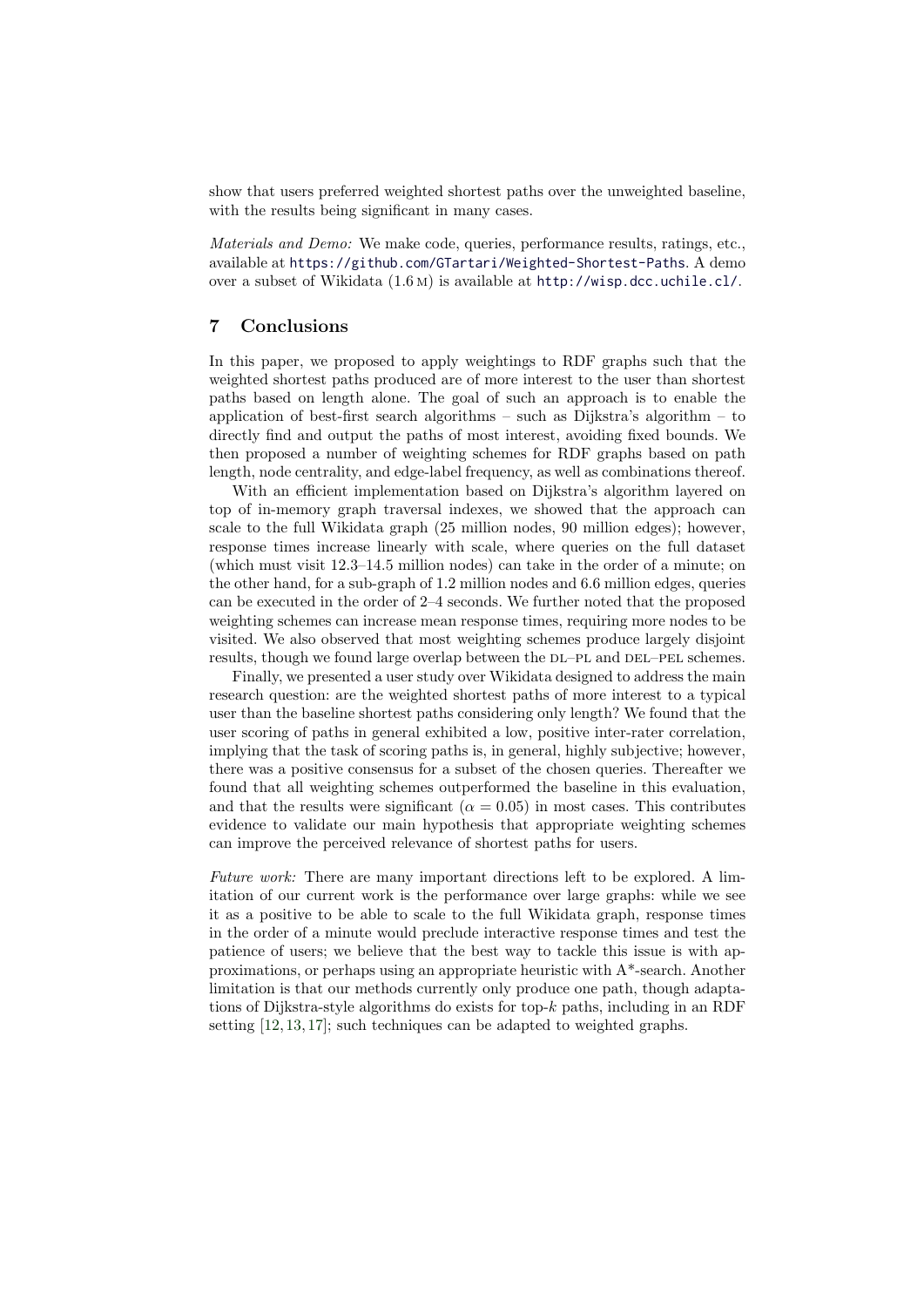Another area for improvement is with respect to evaluation: trying to evaluate which paths are of interest to users is challenging given the subjective nature of the task and the number of possible paths to choose from, precluding the creation of a reliable and complete gold standard [\[8\]](#page-14-5). This remains an open problem. On the other hand, while our current evaluation deals with paths between entities of general interest in the Wikidata graph, it would be interesting to explore domainspecific use-cases and graphs, such as coauthorship paths, protein sequencing, etc.; a main issue here would be to find domain experts capable of providing a meaningful evaluation of the paths suggested over specialist datasets.

Acknowledgements The work was supported by the Millennium Institute for Foundational Research on Data (IMFD) and by Fondecyt Grant No. 1181896.

#### References

- <span id="page-14-1"></span>1. Aleman-Meza, B., Halaschek-Wiener, C., Arpinar, I.B., Ramakrishnan, C., Sheth, A.P.: Ranking complex relationships on the Semantic Web. IEEE Internet Computing 9(3), 37–44 (2005)
- <span id="page-14-0"></span>2. Angles, R., Arenas, M., Barceló, P., Hogan, A., Reutter, J.L., Vrgoc, D.: Foundations of Modern Query Languages for Graph Databases. ACM Comput. Surv. 50(5), 68:1–68:40 (2017)
- <span id="page-14-2"></span>3. Anyanwu, K., Maduko, A., Sheth, A.P.: SemRank: ranking complex relationship search results on the Semantic Web. In: World Wide Web International Conference (WWW). pp. 117–127 (2005)
- <span id="page-14-6"></span>4. Bianchi, F., Palmonari, M., Cremaschi, M., Fersini, E.: Actively learning to rank semantic associations for personalized contextual exploration of knowledge graphs. In: The Semantic Web (ESWC). pp. 120–135 (2017)
- <span id="page-14-3"></span>5. Butt, A.S., Haller, A., Xie, L.: DWRank: Learning concept ranking for ontology search. Semantic Web 7(4), 447–461 (2016)
- <span id="page-14-10"></span>6. Cedeño, J.P., Candan, K.S.:  $R^2DF$  framework for ranked path queries over weighted RDF graphs. In: International Conference on Web Intelligence, Mining and Semantics (WIMS) (2011)
- <span id="page-14-4"></span>7. Chen, N., Prasanna, V.K.: Learning to Rank Complex Semantic Relationships. Int. J. Semantic Web Inf. Syst. 8(4), 1–19 (2012)
- <span id="page-14-5"></span>8. Cheng, G., Shao, F., Qu, Y.: An Empirical Evaluation of Techniques for Ranking Semantic Associations. IEEE Trans. Knowl. Data Eng. 29(11), 2388–2401 (2017)
- <span id="page-14-7"></span>9. Cheng, G., Zhang, Y., Qu, Y.: Explass: Exploring associations between entities via top-k ontological patterns and facets. In: International Semantic Web Conference (ISWC). pp. 422–437 (2014)
- <span id="page-14-11"></span>10. Dijkstra, E.: A note on two problems in connexion with graphs. Numerische Mathematik 1, 269–271 (1959)
- <span id="page-14-8"></span>11. Farsani, H.K., Nematbakhsh, M.A., Lausen, G.: SRank: Shortest paths as distance between nodes of a graph with application to RDF clustering. J. Information Science 39(2), 198–210 (2013)
- <span id="page-14-12"></span>12. Filtz, E., Savenkov, V., Umbrich, J.: On finding the k shortest paths in RDF data. In: Workshop on Intelligent Exploration of Semantic Data (IESD) (2016)
- <span id="page-14-9"></span>13. Hassan, Z., Qadir, M.A., Islam, M.A., Shahzad, U., Akhter, N.: Modified MinG algorithm to find top-k shortest paths from large RDF graphs. In: SemWebEval Challenge at ESWC. pp. 213–227 (2016)